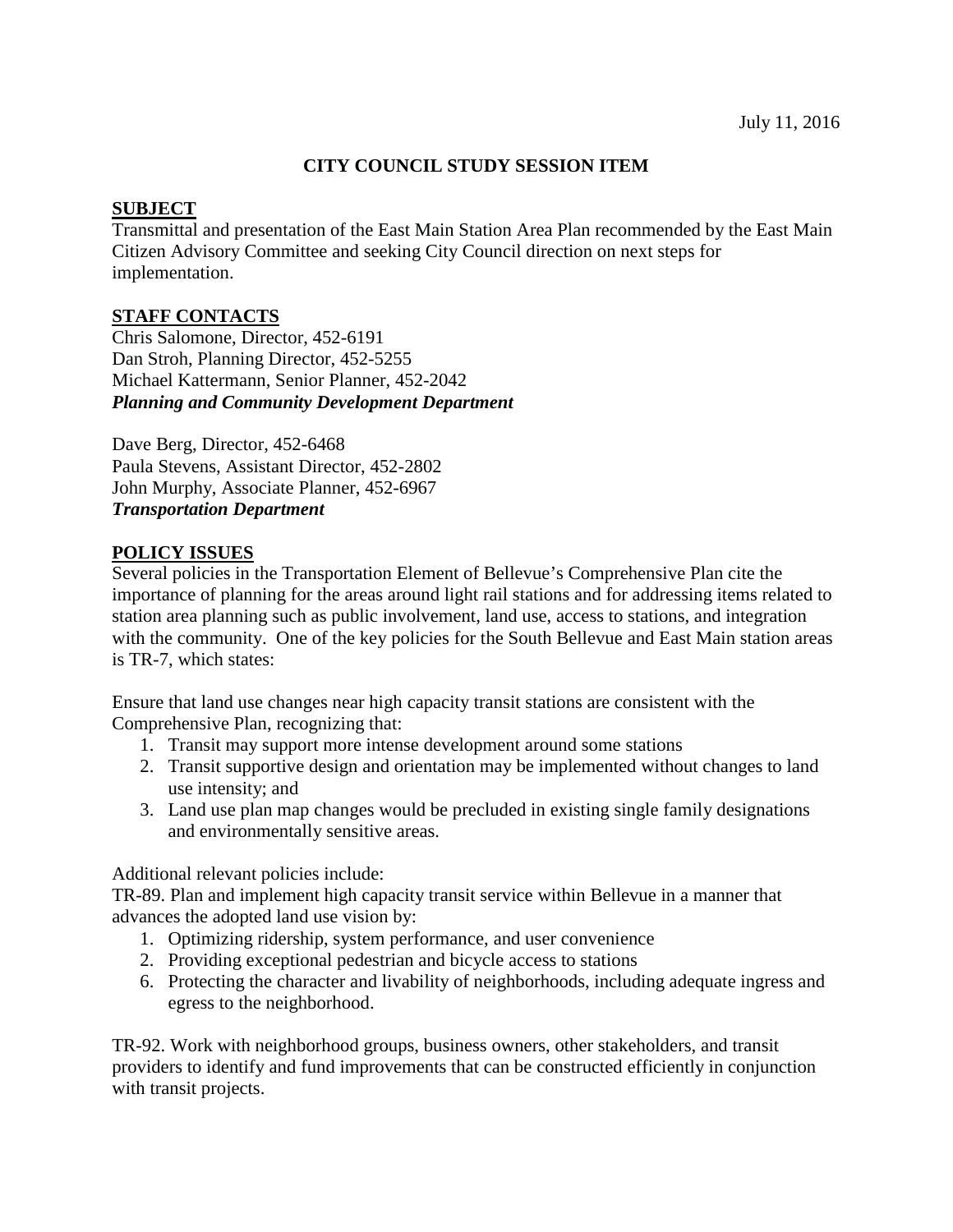TR-93. Protect residential neighborhoods adjacent to high capacity transit facilities from spillover impacts, including parking and cut through traffic, resulting from system construction and/or operation, using techniques such as residential parking zone programs and traffic calming measures. Monitor the outcomes of these efforts and make adjustments as needed to ensure continued effectiveness.

# **DIRECTION NEEDED FROM COUNCIL**

Action

- X Discussion
- X Information
- X Direction

Tonight, staff is seeking direction from City Council on any changes or any needed additional information to the CAC recommendations. City Council cannot take final action on the East Main Station Area Plan until the environmental review process is completed. Staff will return upon completion of the environmental process to seek City Council action on implementation of the strategies in the East Main Station Area Plan.

# **BACKGROUND/ANALYSIS**

# **What is station area planning?**

Station area planning is a process to establish a collective vision for a transit station area, ensure a compatible fit with the neighborhood, capture the value of transit, optimize neighborhood and community connectivity to the station, and provide meaningful community involvement. Station area planning generally encompasses an area within about ¼-mile to ½-mile radius of a station. Station area plans typically address issues related to integration of the station with the surrounding community, such as pedestrian and bicycle connections to stations, transit service, land use, traffic and character.

Station area planning does not address design, construction and mitigation of the light rail facilities themselves (e.g. Sound Transit stations and guideways). These are addressed through the City's design and mitigation permitting process, which is separate from this station area planning program and included review by the City's Light Rail Permitting Citizen Advisory Committee.

The Council established the primary objectives of the overall station area work program to be:

- 1. Engage the community in a planning process that establishes a clear vision and community goals for each station area
- 2. Identify and prioritize City-funded capital investments that enhance the community and help to integrate the station with the surrounding area
- 3. Optimize access to the station by pedestrians, bicyclists and transit patrons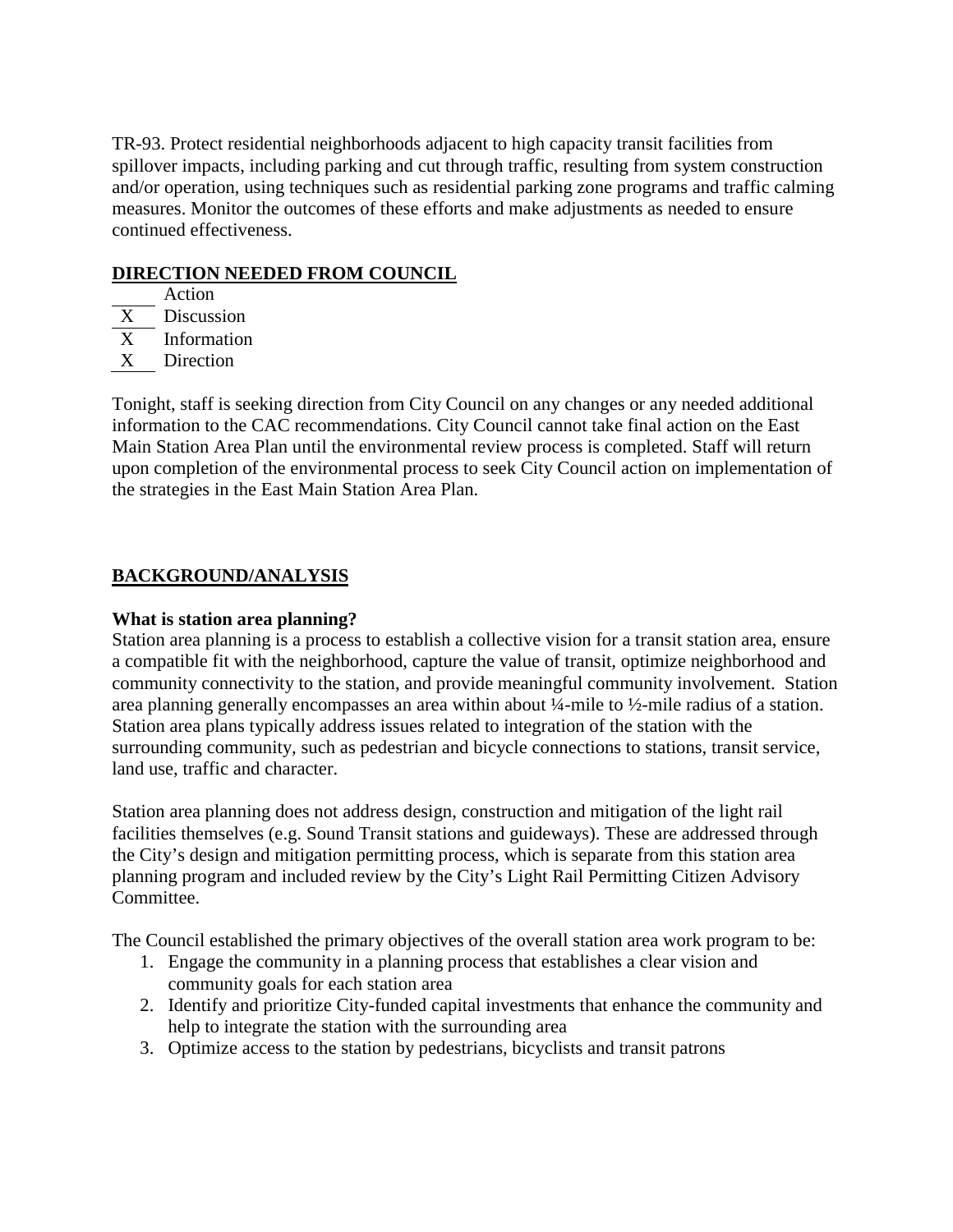4. Support the land use vision in Bellevue's Comprehensive Plan for each neighborhood adjacent to light rail and encourage appropriate redevelopment where consistent with the City's land use vision.

# **East Main CAC Recommendation**

The East Main Citizen Advisory Committee (CAC), appointed by Mayor Balducci and confirmed by City Council in August 2014, completed their work and finalized their recommendations on June 15, 2016. The CAC was comprised of 9 members who live or work in the area. The CAC is transmitting their recommendations for acceptance and action by the City Council. Attachment A is an excerpt of the Station Area Plan, including the Transmittal Letter, Vision Statement, and Implementation Strategies. Although there was not unanimity on all of the strategies, the CAC did reach consensus on the overall vision and plan.

The CAC was charged by the City Council with developing a plan that:

- engages the community to establish a vision and goals for the station area
- identifies and prioritizes strategies to enhance the community and help integrate the station with the surrounding area
- optimizes access to the station for pedestrians, bicyclists and transit patrons
- addresses neighborhood vehicular access, traffic and parking concerns
- supports the land use vision, including redevelopment only for properties east of 112th Avenue SE.

The CAC met about 25 times including tours, regular and special meetings and open houses. All of their meetings were open to the public. In keeping with their charge, they explored the issues identified through their local knowledge and the public process. The CAC developed a set of guiding principles to frame the discussion as they reviewed concepts and analyses and provided direction to staff and consultants in formulating the vision and recommendations.

After a visioning kick-off with the public and subsequent discussions of the CAC, the list of issues were organized into the four categories described below. All of the issues, regardless of category, are interrelated in terms of realizing the CAC's recommended vision for preserving the single family character west of  $112<sup>th</sup>$  Avenue SE and creating a livable, complementary neighborhood to the east.

- 1. Pedestrian and Bicycle Access reviewing existing systems and future conditions once light rail is operational in order to explore ways to ensure safe, convenient and attractive access to the future light rail station from the study area;
- 2. Traffic evaluating ongoing and anticipated future traffic issues in and around the neighborhoods, analyzing how the closure of  $SE$  4<sup>th</sup> Street and  $SE$  1<sup>st</sup> Place affect neighborhood vehicular access and evaluating ways to address these issues;
- 3. Character reviewing the changing nature of the redevelopment area with a focus on Main Street and 112<sup>th</sup> Avenue SE and envisioning what the future character of these streets should be in the context of light rail and redevelopment; and
- 4. Land Use/Redevelopment envisioning the future of transit-oriented development east of  $112<sup>th</sup>$  Avenue SE and providing guidance to ensure redevelopment is complementary to existing residential development.